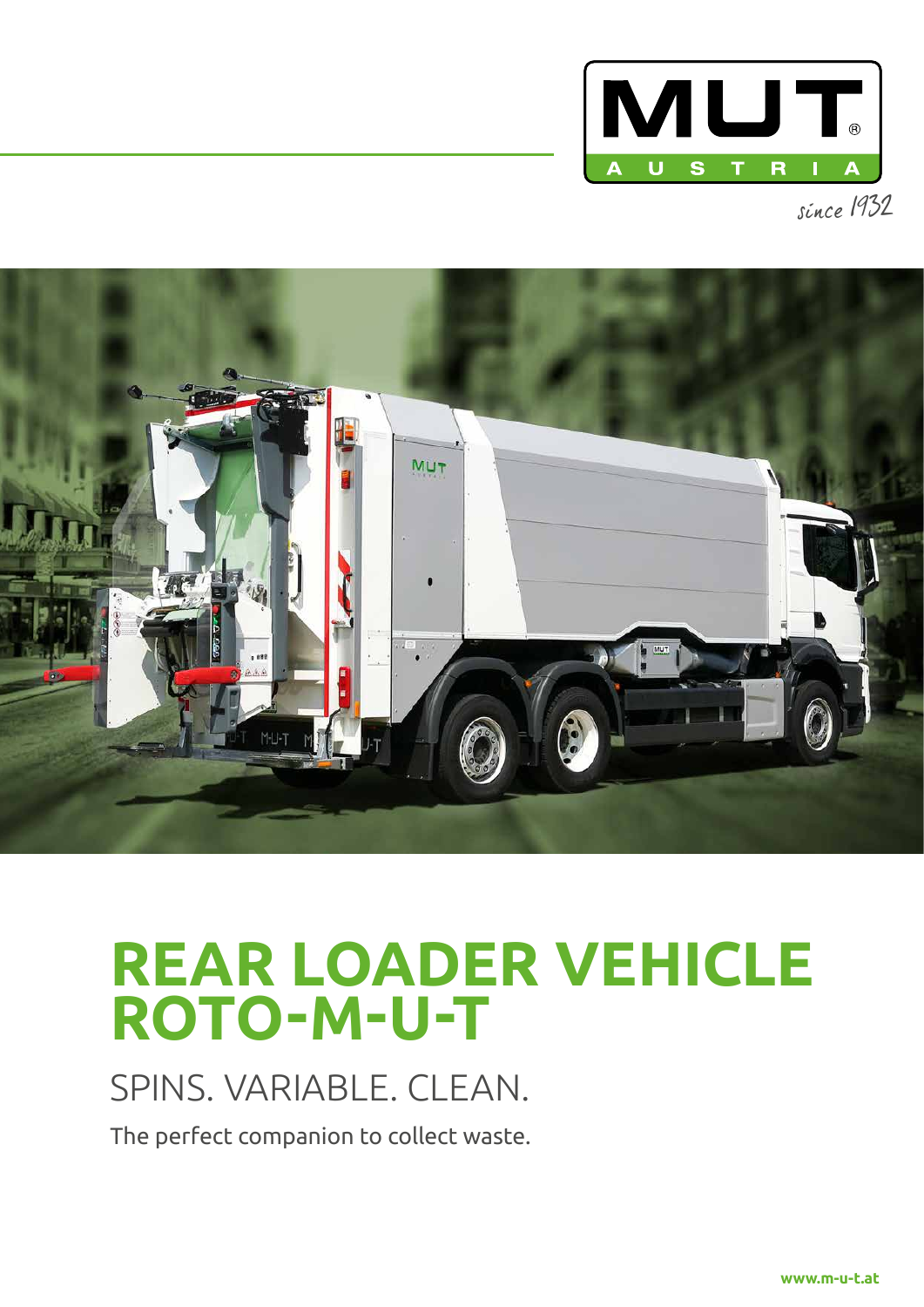The **ROTO-M-U-T** proves itself on the **principle** of the **rotary drum**. Particularly, for the collection of moist rubbish and industrial waste it stood its test of time. The perfect combination of different types of equipment, makes the **ROTO-M-U-T** to one of the **most profitable** and **economical collection vehicles** on the global market.

The attachable frame, embedded into the rear part, allows a **very rapid** and **neat installation** of all bin **lift systems**:

- **Terberg**
- **Zöller**
- others

The special structure **shortens** the **rear overhang** and **optimizes** the **axle load ratio** of the vehicle.

- **high maneuverability**
- $\blacksquare$  preserving the chassis
- $\blacksquare$  maximum payload more refuse, less consumption
- **Lacks** low maintenance costs
- **weighing-system for waste bins (optional)**

- **M-U-T-ABRA:** Cleaning system for waste bins with **high pressure washing system**, **hot water-heating** unit included
- **Container for special tools**
- **D** overall structure-weighing system
- numerous other options available

The optional **stainless steel version** of the rotating drum system guarantees an **even longer service life**, in particular for organic waste as well as other types of moist waste.

### **M-U-T Visibility and Safety Packages**

- camerasystem, up to 360° all-round visibility
- **LED-all-round light**
- **numerous other options available**
- **body size from 4-24 m<sup>3</sup>, and more**
- for **two-** to **four-axle chassis**
- **high compression** of waste up to **1:5** possible for organic waste
- **Industry X.0-capable** for an ideal digital integration into the fleet
- **maintenance-free cardan shaft**
- $\blacksquare$  minimum warranty of 2 years
- **P** perfect inner city collecting-all-rounder, as well as for the rural and industrial areas

### **M-U-T EASY-WORK-Packages**

no environmental pollution caused by dust, smell as well as other harmful aerosols

**MUT** 

- $\blacksquare$  direct air suction in the working area at the back of the vehicle
- **E** constant air filtration by the filtering unit **Clean Air M-U-T**, which requires low maintenance
- $\blacksquare$  increases the protection of employees

### **M-U-T Service Packages**

- **No warranty extension up to 60 months**
- **E** care of vehicle fleet, incl. annual check
- $\blacksquare$  servicepackage "M-U-T All In"
- **C** central control over ROTO-M-U-T
- simple operation of all work steps
- **n** individually configurable: e.g. in order to allow a smooth change of drivers within the fleet



With **M-U-T ELECTRIC** (optional) into an emission-free future: M-U-T- vehicles, which are **designed solely electrical**, guarantee a much **higher economic efficency** and l**onger service life**, in comparison to the conventional drive concept.

### **STYLING DESIGN**

- noise reducing (design)
- can be used as generous advertising space
- **powder coated cladding (optional)**

#### **NAKED DESIGN**

- **E** exposed rotary drum
- $\blacksquare$  touch protection made of aluminum sheets, optional powder-coated
- **E** can be used as advertising space

### **Clean Air M-U-T** (optional)

#### **M-U-T Multifunctional-Touch Display**

# **EXPANDABLE**

# **ELECTRICAL**

## **VARIABLE**

### **ADAPTABLE**

## **CLEAN**